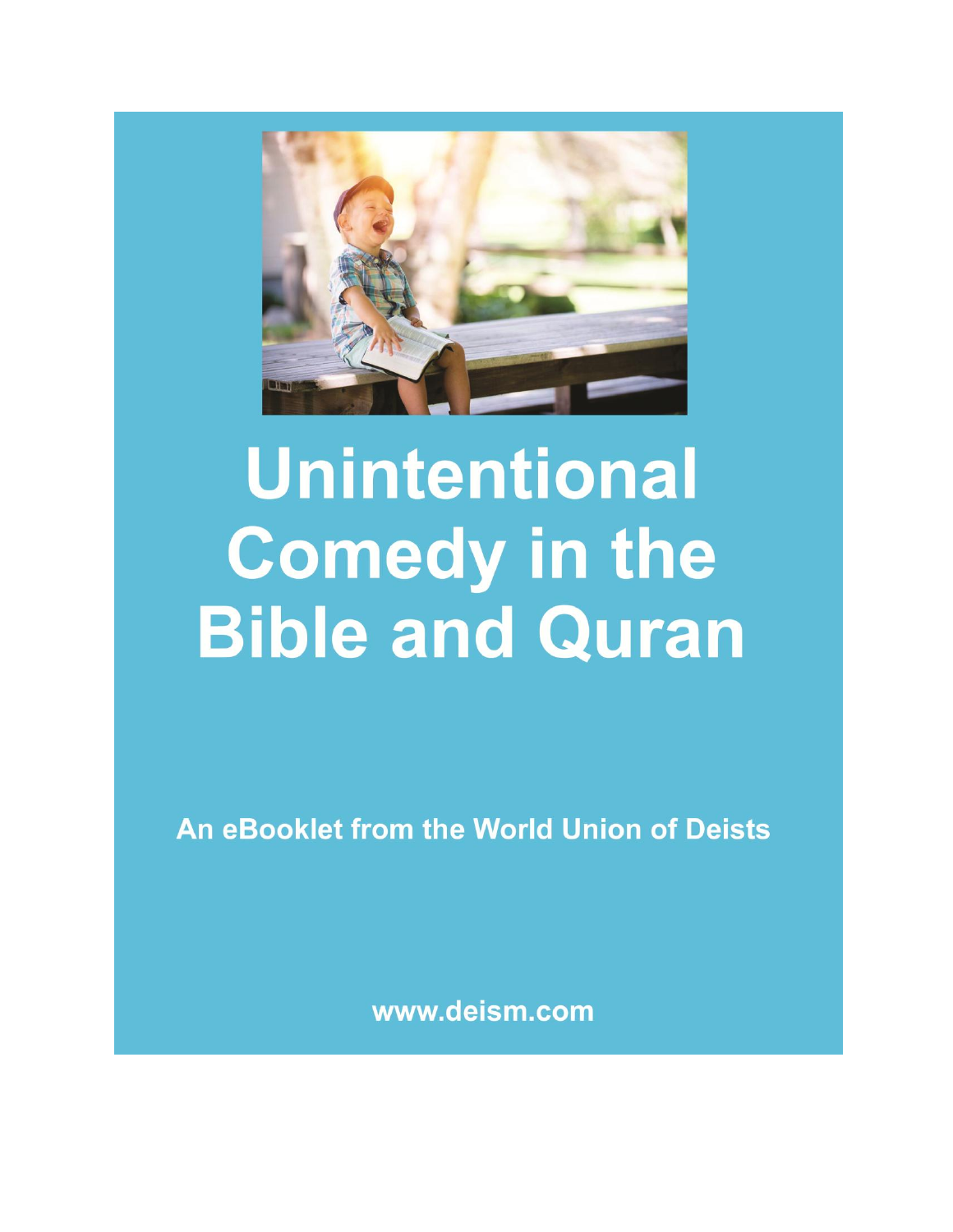Copyright © 2018 by World Union of Deists

[\(www.deism.com\)](http://www.deism.com/)

World Union of Deists, Box 4052, Clearwater, FL 33758

Open source eBooklet except for commercial use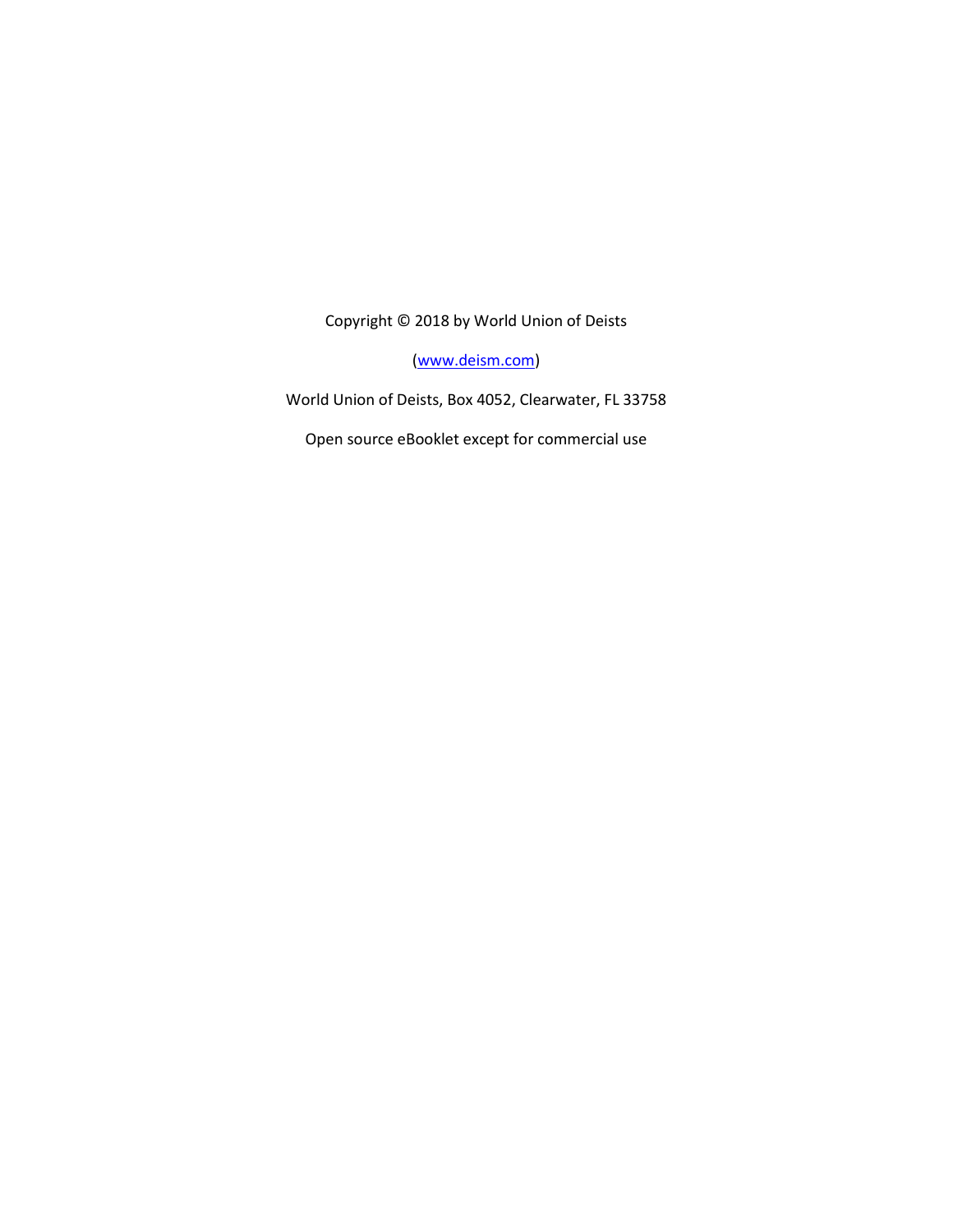### **Humor as a Tool For Progress**

The World Union of Deists works, and has worked for the last 25 years, to enlighten people about ungodly parts of the Bible, the Quran and the Book of Mormon which are not known by many people because the clergy choose not to focus on them or to outright completely ignore them. Teachings such as [Leviticus 25:44-46](https://skepticsannotatedbible.com/lev/25.html#44) which claims God told the Jews not to own their fellow Jews as slaves, but to only own Gentile people and their children as slaves. Or the Bible story at [Mark 7:1-13](https://skepticsannotatedbible.com/mk/7.html) which shows Jesus being angry with the Pharisees for not following the command in the Hebrew Bible/Old Testament to kill children who curse their parents. The teaching in the [Quran at 4:34](https://skepticsannotatedbible.com/quran/4/index.htm) which teaches that men are superior to women and that men should scourge/beat women who they fear may become rebellious towards them is another example of religious teachings that are not, but need to be, common knowledge among the general population and among the faithful. The list of ungodly and damaging religious teachings goes on and on. (The WUD offers Deist Reality Cards that address many of these horrific teachings from the Bible [here,](http://deism.com/deistrealitycards.htm) and from the Quran [here.](http://deism.com/deistrealitycardskoran.htm))

The World Union of Deists will always work to enlighten people about the natural and rational beauty of Deism and the horrors of the various "revealed" religions. One way of accomplishing this is through the use of humor. Mark Twain wrote, "Against the assault of laughter nothing can stand." With this in mind, I hope you enjoy this Deism eBooklet. It offers several examples from the religions themselves, along with their chapter and verse citations, that all Deists and other freethinkers can keep in mind to use to enlighten people about the nonsense in the "holy" books of the man-made "revealed"/hearsay religions. Eventually we will render them harmless, which will make the world a much better and safer place!

Progress! Bob Johnson www.deism.com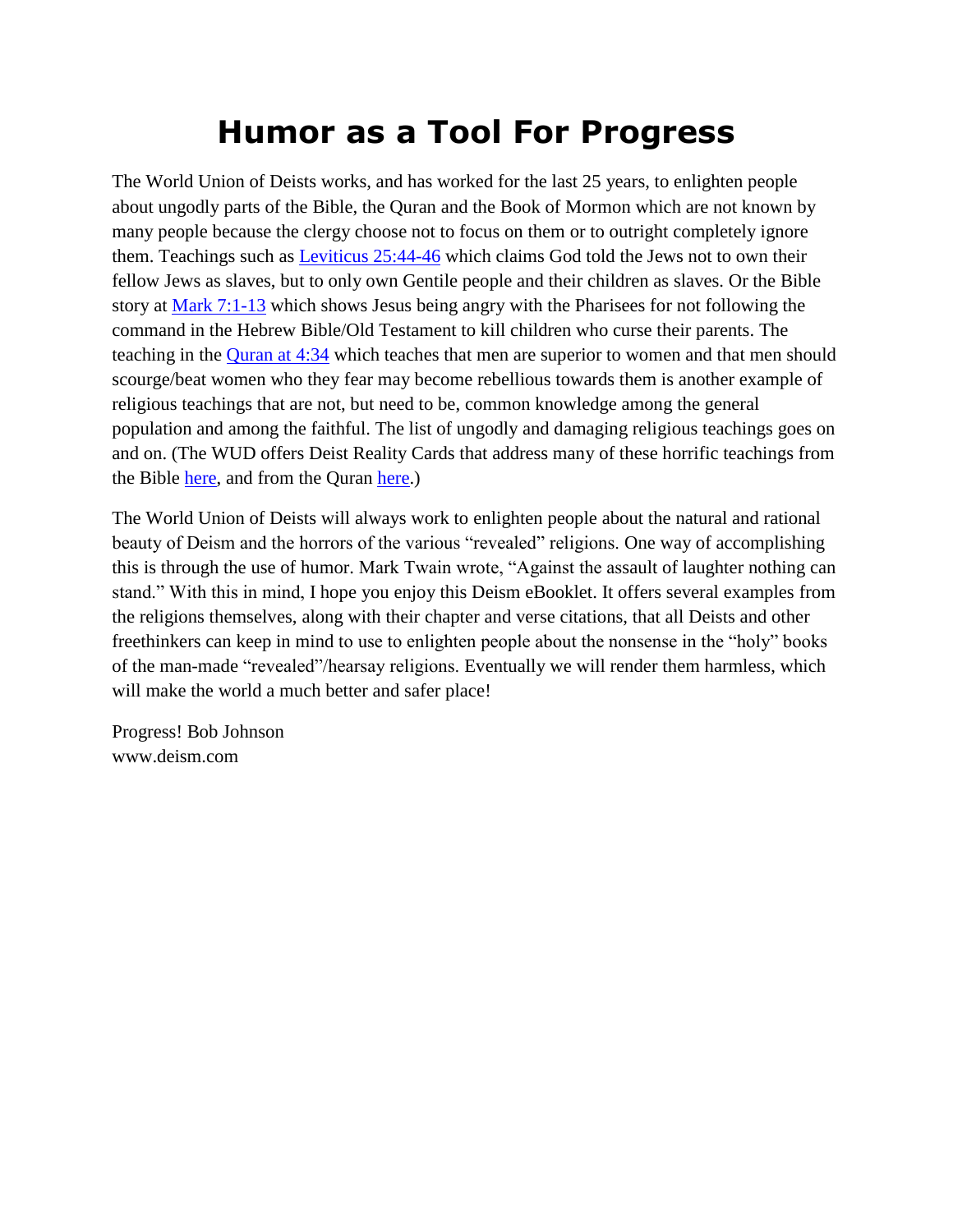## **Unintentional Comedy in the Bible and Quran**

We don't have far to go to find unintentional humor and comedy in the Bible. In the first chapter of Genesis, which is seen by all of the Abrahamic "revealed"/hearsay religions as being part of the Word of God, we read about God allegedly creating the Universe and our planet Earth. The story goes from day one through six work days until day seven, when, the Bible tells us, God rested.

The 2nd-century CE Greek Eclectic philosopher Celsus wrote in his outstanding work *[On The](https://www.amazon.com/True-Doctrine-Discourse-Against-Christians/dp/0195041518/ref=sr_1_1?ie=UTF8&qid=1530896465&sr=8-1&keywords=Celsus+on+the+true+doctrine)  [True Doctrine: A Discourse Against the Christians](https://www.amazon.com/True-Doctrine-Discourse-Against-Christians/dp/0195041518/ref=sr_1_1?ie=UTF8&qid=1530896465&sr=8-1&keywords=Celsus+on+the+true+doctrine)* how foolish this Bible story is, as well as how demeaning to The Supreme Intelligence/God it is.

Celsus wrote of the Bible's creation story:

Look further at the creation story credited among them, where we have read that God banishes man from the garden made specifically to contain him. Silly as that may be, sillier still is the way the world is supposed to have come about. They allot certain days to creation, before days existed. For when heaven had not been made, or the Earth fixed or the Sun set in the heavens, how could days exist? Isn't it absurd to think that the greatest God pieced out his work like a bricklayer, saying "Today I shall do this, tomorrow that," and so on, so that he did this on the third, that on the fourth, and something else on the fifth and sixth days! We are thus not surprised to find that, like a common workman, this God wears himself down and so needs a holiday after six days. Need I comment that a god who gets tired, works with his hands, and gives orders like a foreman is not acting very much like a god?

The next unintentional comedy we find in the Bible is at Genesis 3. This chapter starts out with the comedic image of a talking snake/serpent! Verses 1 - 5 are of a conversation the talking snake had with Eve, encouraging her to eat the fruit of the tree which God forbid Adam to eat from. (According to this ludicrous story at [Genesis 2:16-17,](https://skepticsannotatedbible.com/gen/2.html) God only told Adam not to eat the fruit from the tree of knowledge of good and evil, God never told Eve not to do so.) As the story goes, Eve, who saw that the fruit was from "a tree to be desired to make one wise" (unlike Adam, Eve was seeking wisdom), ate the forbidden fruit and then Adam ate the forbidden fruit.

Verses 3:8-9 tell of Adam and Eve, who were now ashamed of their bodies and covered parts of their bodies with fig leaves, heard God walking in the garden, and they were afraid of God so they hid themselves. The allegedly all knowing God of the Bible did not know where Adam and Eve were, so God called out asking, "Where art thou?"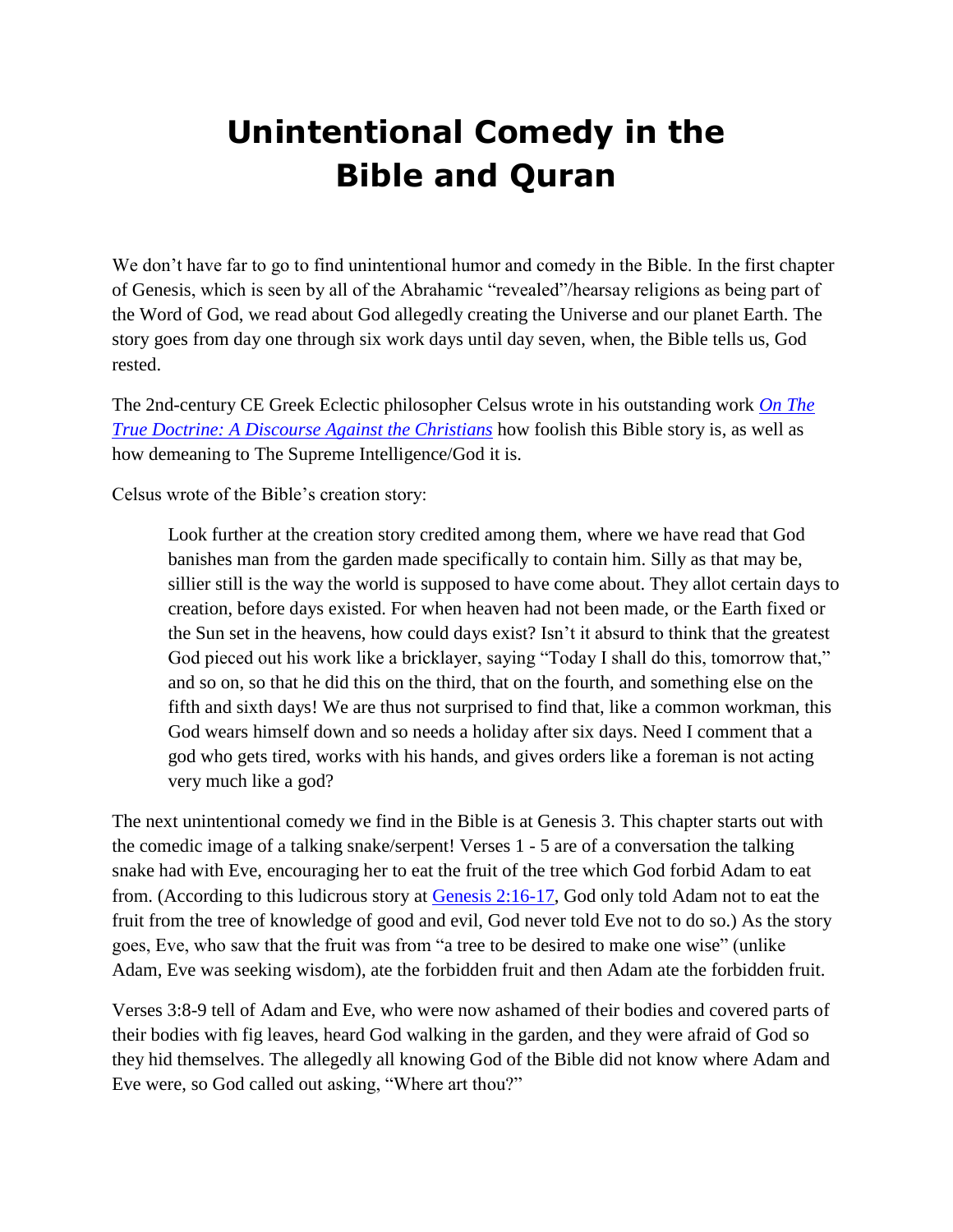After this game of hide and seek the "all knowing" God of the Abrahamic religions asked Adam if he and Eve had eaten of the forbidden tree. Adam passes the blame to Eve, and to God, by saying the woman God gave him is the one who gave him the forbidden fruit to eat.

The all knowing Bible god, still not grasping what happened, then asked Eve what it was that she had done. Eve then passes the blame on to the talking snake/serpent!

The Bible god then talks to the talking snake/serpent and curses the talking snake, saying, "Because thou hast done this, thou art cursed above all cattle, and above every beast of the field; upon thy belly shalt thou go, and dust shalt thou eat all the days of thy life." This means that prior to God's curse of the snake/serpent, snake did not travel as they now do. They must of either had many legs, or they traveled about hopping on their tails like a pogo-stick!

Even though this Bible story is so stupid it's funny, it does have some real world negative consequences, one of which is the promotion of misogyny. This is brought out by the founder of the Hebrew Bible/Old Testament based neoconservative movement, Leo Strauss. In Strauss' essay and speech *Jerusalem and Athens*, Strauss [said:](http://www.deism.com/strauss.htm)

Thus the stage was set for the fall of our first parents. The first move came from the serpent, the most cunning of all the beasts of the field. It seduced the woman into disobedience and then the woman seduced the man. The seduction moves from the lowest to the highest.

Another comical Bible story is found at [Exodus 4:24-25.](https://skepticsannotatedbible.com/ex/4.html) This claims that when Moses was entering Egypt per God's orders, God jumped Moses and attempted to kill him. Moses' wife, Zipporah, quickly grabbed a sharp stone and used it to cut the foreskin off of her son. She then threw the bloody foreskin at God's feet! This caused God to rethink his decision to kill Moses, and God let Moses live. This would make for a great Monty Python skit!

In [Exodus 33](https://skepticsannotatedbible.com/ex/33.html) the comedy continues! This Bible story starts out with God and Moses having a face to face meeting in the tabernacle (33:11), with verse 20 claiming that no man can see God's face, even though it claimed Moses was having a face to face meeting with God. Verses 21-23 strongly indicates that the Bible god showed his ass to Moses! These verses state:

And the LORD said, Behold, there is a place by me, and thou shalt stand upon a rock: And it shall come to pass, while my glory passeth by, that I will put thee in a clift of the rock, and will cover thee with my hand while I pass by: And I will take away mine hand, and thou shalt see my back parts: but my face shall not be seen.

The images this produces are comedic and offer a lot of material to comedians! They are also the antithesis to any meaningful idea of The Supreme Intelligence/God.

The ancient Jews who wrote the Bible knew how to put fear into the faithful in very mundane ways. One mundane fear they played on was the dread people had of hemorrhoids!

In Deuteronomy 28:1 the Jewish clergy wrote that God said to the Jews and their nation of Israel: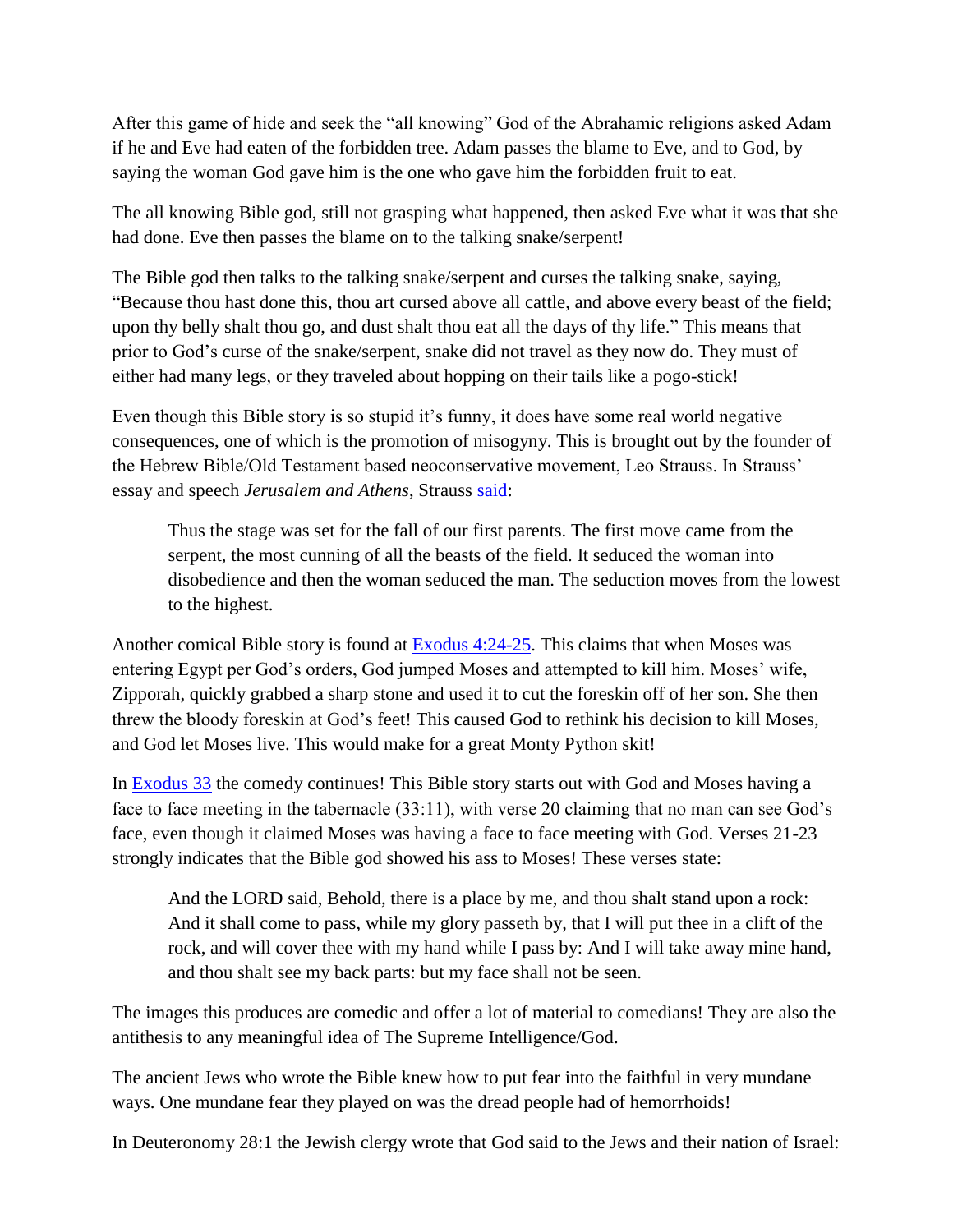And it shall come to pass, if thou shalt hearken diligently unto the voice of the LORD thy God, to observe and to do all his commandments which I command thee this day, that the LORD thy God will set thee on high above all nations of the earth

Of course, the real "voice of the LORD" was the Jewish clergymen and the commandments were not really from God, but were from the Jewish clergymen.

They went on to list the curses God would unleash against the Jews who did not follow God's/the clergy's commandments. [Deuteronomy 28:27](https://skepticsannotatedbible.com/dt/28.html#27) includes the curse of the dreaded emerods/hemorrhoids (emerods is an archaic [term](https://en.wikipedia.org/wiki/Emerods) for hemorrhoids)! It states:

The LORD will smite thee with the botch of Egypt, and with the emerods, and with the scab, and with the itch, whereof thou canst not be healed.

1 Samuel 5 tells the story of the Philistines capturing the ark of God from Israel (this indicates the Bible god is not all powerful) and placing it in the "house of Dagon" and physically setting it by a statue of the Philistine god, Dagon. This, of course, angered the Jewish god of the Bible. In addition to causing the statue of the Philistine god, Dagon, to fall on its face, it caused it to have the palms of its hands and its head to be cut off .

Not content with the attack against the statue of Dagon, the Bible god attacked the people in the city of Ashdod with hemorrhoids! Verse 6 [claims:](https://skepticsannotatedbible.com/1sam/5.html#6)

But the hand of the LORD was heavy upon them of Ashdod, and he destroyed them, and smote them with emerods, even Ashdod and the coasts thereof.

The survivors of Ashdod decided to move the ark of the god of Israel to another Philistine city to relieve their own emerods/hemorrhoids! They moved it to the city of Gath. Gath then suffered the same fate as Ashdod and Philistines were inflicted with hemorrhoids in their secret parts!

They then decided to move the ark of the god of Israel from Gath to the Philistine city of Ekron. Verse 12 tells us the people of Ekron suffered death and hemorrhoids, too, and that their cry "went up to heaven."

The Philistines, as the story goes, had the ark of the god of Israel for seven months. They asked their clergy for advice on what to do with the ark. Their clergy said to return the ark to the Jews along with trespass offerings. When they asked the Philistine clergymen what kind of trespass offering they should give, they were told, according to [1 Samuel 6:4,](https://skepticsannotatedbible.com/1sam/6.html#4) to make five golden hemorrhoids and five golden mice (the Jewish god also afflicted the Philistine people with mice).

The Philistine people did as their clergymen instructed. After they gave the ark and the golden hemorrhoids and golden mice to the Jews, the Jewish god killed 50,070 of the Philistine people for looking into the ark of the god of Israel, according to 1 Samuel 6:17-20.

One of the funniest and most absurd claims, in my opinion, made by Christianity is found in [Matthew 27:50-53.](https://skepticsannotatedbible.com/mt/27.html) This is the zombie story. As this nonsensical story goes, when Jesus died on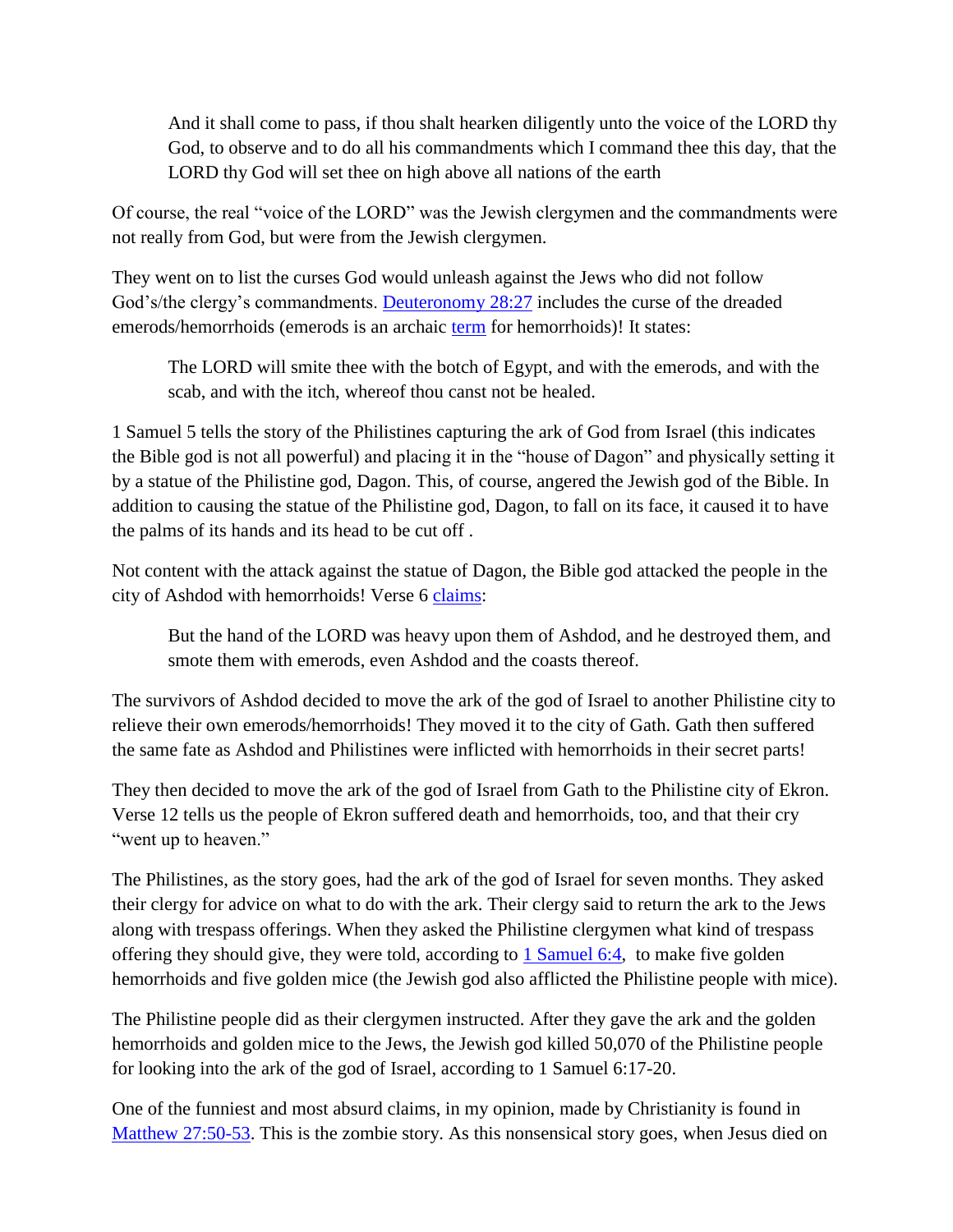a cross on a Friday, the graves around Jerusalem opened up and the dead people inside of them came back to life and hung out by their graves on Friday until Sunday morning when Jesus became a zombie, too! On Sunday they all strolled into Jerusalem and "appeared unto many".

Thomas Paine did an outstanding job of addressing this Christian nonsense in *[The Age of Reason](http://deism.com/theageofreason.htm)* when he wrote:

It is an easy thing to tell a lie, but it is difficult to support the lie after it is told. The writer of the book of Matthew should have told us who the saints were that came to life again, and went into the city, and what became of them afterward, and who it was that saw them - for he is not hardy enough to say he saw them himself; whether they came out naked, and all in natural buff, he-saints and she-saints; or whether they came full dressed, and where they got their dresses; whether they went to their former habitations, and reclaimed their wives, their husbands, and their property, and how they were received; whether they entered ejectments for the recovery of their possessions, or brought actions of crim. con. against the rival interlopers; whether they remained on earth, and followed their former occupation of preaching or working; or whether they died again, or went back to their graves alive, and buried themselves.

The zombie Bible story is a great opportunity for Deists to use it as a toll to help people who are currently under the influence of Christianity. It is so blatantly foolish it can't help but cause even devout Christians to have doubt about the Bible and to use their gift from God of innate reason to think. Here is a  $\frac{\text{link}}{\text{link}}$  to our page about it, on the World Union of Deists site.

One of the funniest stories in Islam is only briefly covered in the Quran, but covered in much more detail in [Hadith: Isra and Mi'raj.](https://www.islamawareness.net/Isra/hadith.html) Hadiths are alleged sayings of Mohammed.

This nonsensical and unintentionally funny Islamic story tells of Mohammed flying up to heaven on the back of a Buraq. A Buraq is a horse-like creature that flies.

Mohammed's guide while in heaven, as the story goes, was the angel Gabriel. Gabriel took Mohammed to meet Allah/God. Allah told Mohammed that Muslims should pray 50 times every day and night.

After being told by Allah to require Muslims to pray 50 times every day and night, Mohammed descended to a lower part of heaven where he met Moses. He told Moses that Allah/God had ordered that all Muslims must pray 50 times every day and night. Moses told him that was too much, that Mohammed's followers could not do that. Moses told Mohammed to go back to Allah/God and negotiate to get Allah/God to reduce the number of times Muslims must pray every day and night. Mohammed did as Moses told him. Mohammed went back to Allah/God and told him 50 times was too much for Muslims to pray every day and night. Allah/God changed his mind and reduced the number of required daily prayers to 40. Mohammed went back and told Moses that he was able to get Allah/God to decrease the number of daily required prayers to 40. Moses told Mohammed that 40 was still too many. Mohammed went back and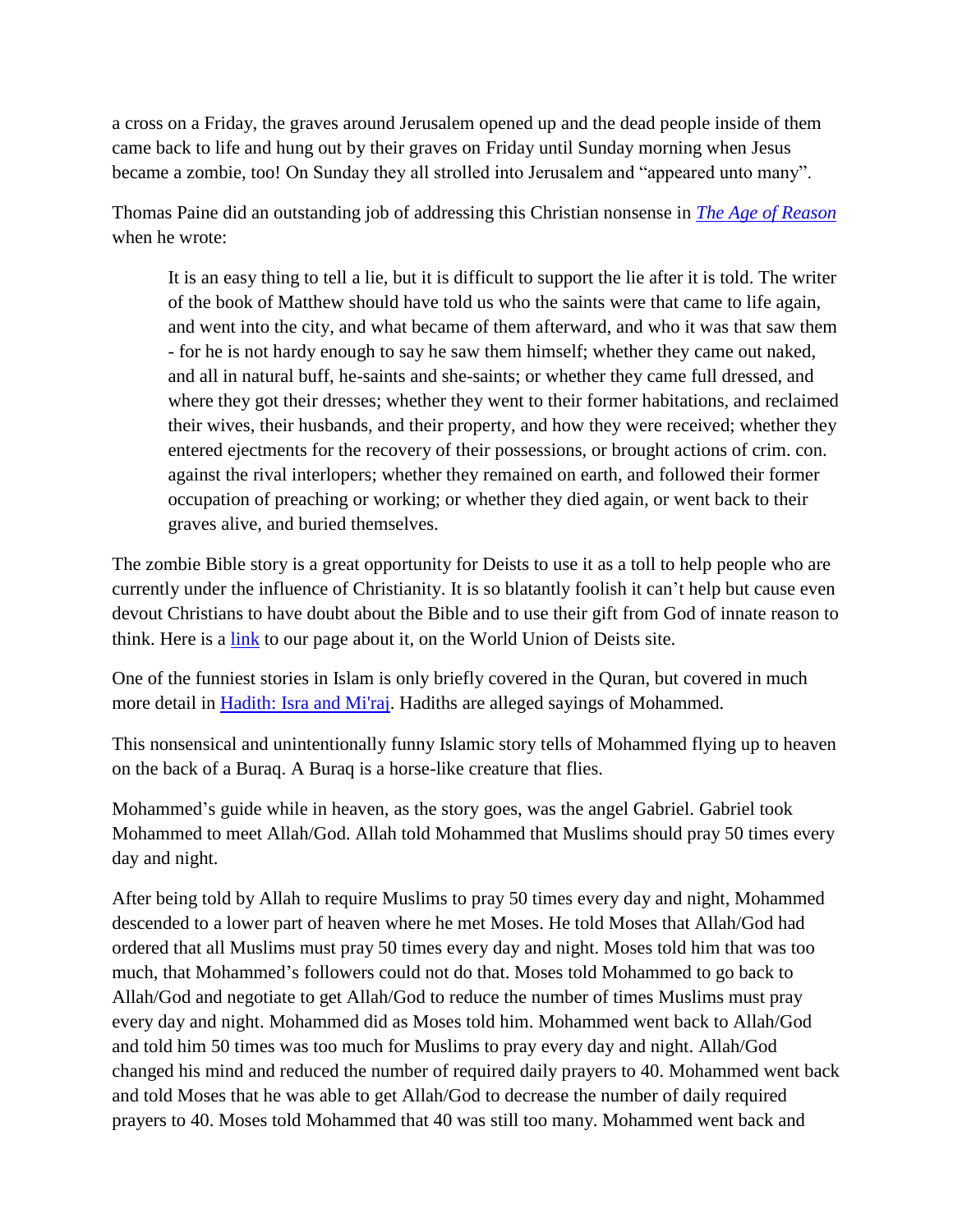negotiated with Allah/God until the number was down to five prayers a day. This comical and foolish Islamic story portrays The Supreme Intelligence/God as a vender at a flea market who you can haggle with to get what you want! Islam and all of the "revealed"/hearsay religions have a very ungodly image of The Supreme Intelligence/God!

By pointing out some of the claims and teachings in the "revealed"/hearsay religions that are so foolish they are actually funny, I hope we can reach more people with the knowledge that God gave us all reason and not any of the "revealed" religions. This Deism eBooklet is a way of taking Thomas Paine's advice. Paine wrote in *[The Age of Reason, The Complete Edition](http://deism.com/the_age_of_reason_paine.htm)*:

Nonsense ought to be treated as nonsense, wherever it be found; and had this been done in the rational manner it ought to be done, instead of intimating and mincing the matter, as has been too much the case, the nonsense and false doctrine of the Bible, with all the aid that priestcraft can give, could never have stood their ground against the divine reason that God has given to man.